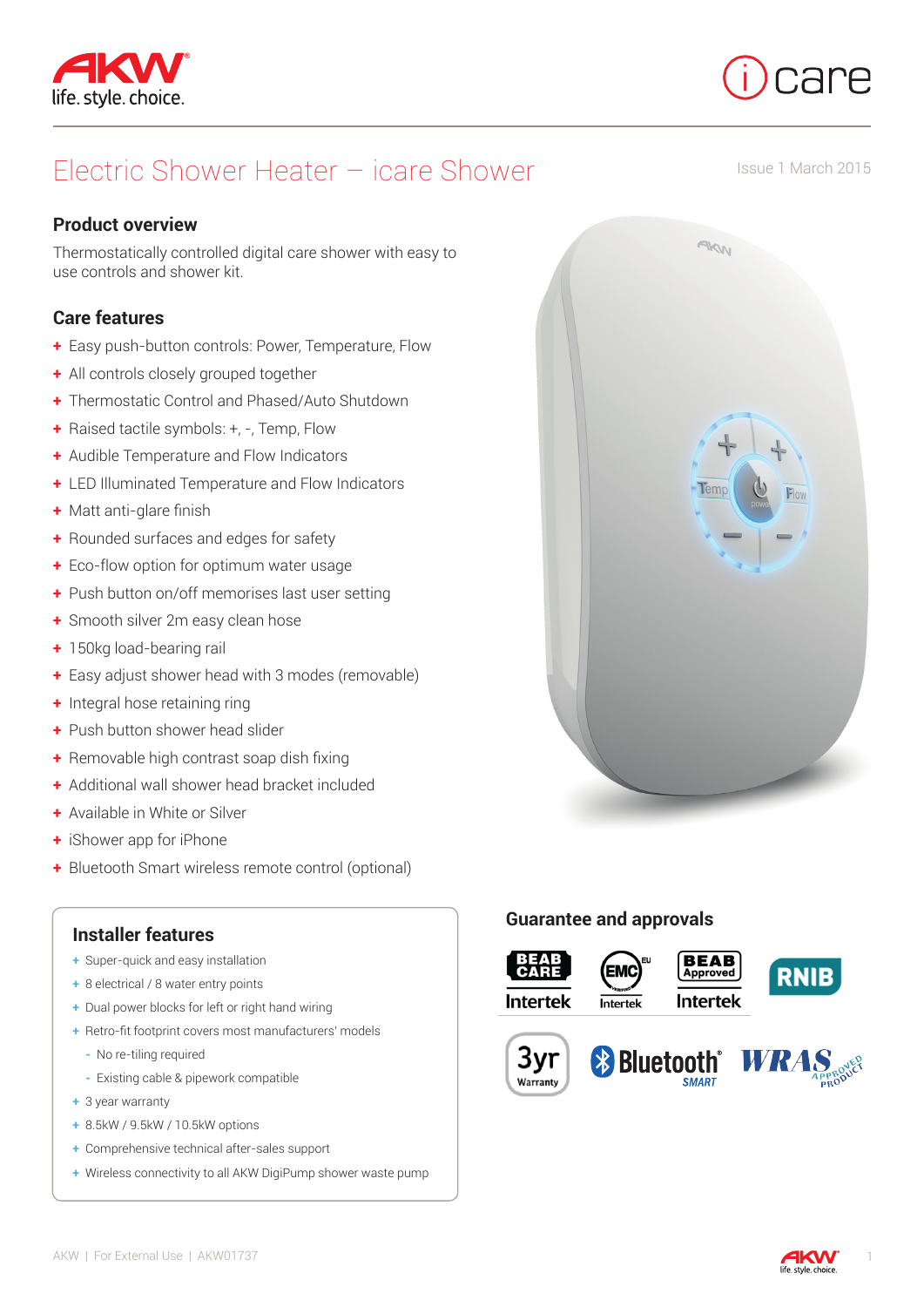



# Electric Shower Heater – icare Shower

Issue 1 March 2015

# **Product specification**

#### **Plumbing Supply**

| Supply Source                     | Mains Pressure Cold Water Only                              |
|-----------------------------------|-------------------------------------------------------------|
| Minimum Dynamic Pressure          | 50 kPa (0.5 Bar)                                            |
| Maximum Static Pressure           | 1000 kPa (10 Bar)                                           |
| Optimal Minimum Dynamic Pressure* | 100 kPa (1 Bar) (recommended to<br>ensure high performance) |
| Inlet Water Temperature Range     | $3^{\circ}$ C - 21 $^{\circ}$ C                             |
| Inlet Connection                  | 15mm Push-Fit                                               |
| <b>Outlet Connection</b>          | 1/2" BSP Male Thread Fitting                                |

#### **Electrical Supply**

| Electrical                        | 220-240VAC                                                                                                                     |
|-----------------------------------|--------------------------------------------------------------------------------------------------------------------------------|
| Nominal Rating at 240V            | 8.5kW, 9.5kW, 10.5kW                                                                                                           |
| Supply Fust/Circuit Breaker       | 8.5kW 35/40A, 9.5kW 40/45A,<br>10.5kW 45/50A                                                                                   |
| Residual Curreny Device (RCD)     | 30 mA (must be fitted)                                                                                                         |
| Continuously Rated                |                                                                                                                                |
| Supply Cable                      | Refer to current wiring regulations<br>and BS 7671 to determine<br>minimum cable size. Maximum<br>cable size 10mm <sup>2</sup> |
| Stand-by Power Consumption        | < 0.5W                                                                                                                         |
| Isolation Switch (e.g. Pull Cord) | 45 Amp Double Pole with 3mm<br><b>Contact Separation</b>                                                                       |

#### **Physical**

| Water Ingress Rating          | IPX4                                                            |
|-------------------------------|-----------------------------------------------------------------|
| Water and Cable Entry Points  | Top, Bottom or Back                                             |
| Shower Drain Pump Connections | Suitable for M Series, (flow<br>sensor) or AKW A4 (flow switch) |

#### **Flow Rates**

| Low Flow         | 3.5 LPM |
|------------------|---------|
| Med Flow         | 551 PM  |
| <b>High Flow</b> | $91$ PM |



# **Entry points**